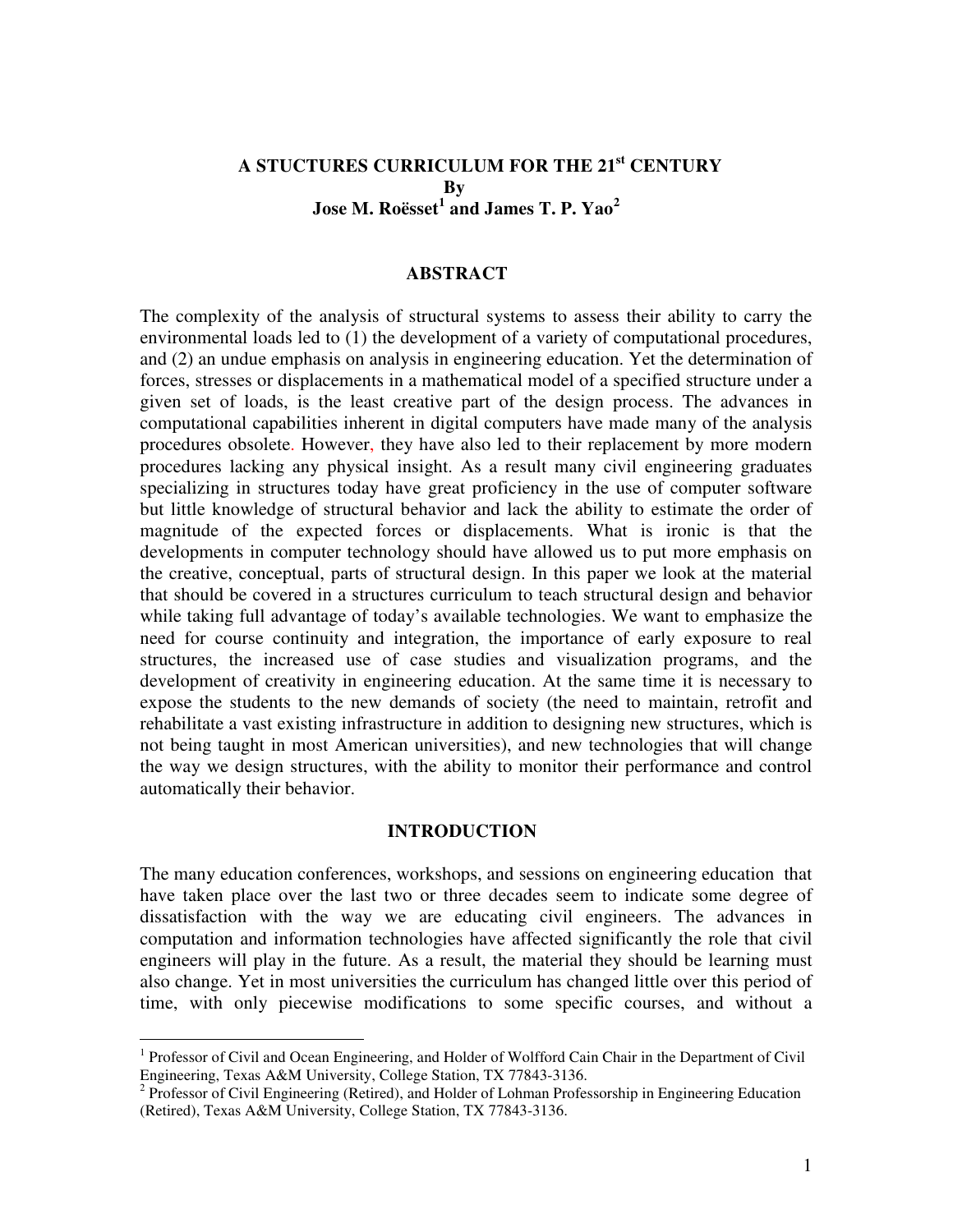comprehensive redesign of the overall process. It has been said by some that universities do a good job at teaching basic science and engineering fundamentals (particularly theory) but not at forming true engineers, a statement that is not without merit. It seems in fact that the so-called 'research' universities are primarily interested in creating researchers and teachers rather than professional engineers, with the attention of the faculty devoted primarily to doctoral students and to cloning themselves. As a result many major companies have now their own one or two years in-house training programs to teach their new hires what they should know to be successful professional engineers in practice. The fact that universities could not teach all the details needed in practice (some of them peculiar to each individual company) and that the education of an engineer must be continued on the job and for life has long been recognized. It has also been commonly accepted that universities should concentrate primarily on the rigorous coverage of material that engineers will not acquire from everyday exposure to practice (Hsu, 2003). The present situation goes however well beyond this recognition with students learning material that is often obsolete and that has become increasingly abstract and removed from reality.

As pointed out by Eduardo Torroja (1957) the design of a structure requires the consideration of: its ability to perform satisfactorily and aesthetically its intended mission or function; its capacity to withstand safely the environmental actions to which it may be subjected during its lifetime; and the possibility of building it at an optimum life cycle cost consistent with the available resources. The design process has to satisfy therefore functional, aesthetic, strength/performance, construction and economic requirements. In this process it is necessary to select first a geometric layout compatible with the functional requirements, a structural type that fits the geometry and that is aesthetically pleasing, and one or more materials appropriate for the structural type and the geometry. It is also necessary to assess what are the types and magnitudes of the actions to which the structure may be subjected and how it will respond to these actions. One must finally select the dimensions of the different components and the most appropriate construction plan. This is an iterative process in which more than one structural solution may be explored, modifications are introduced and the effect of different arrangements on the construction sequence and cost are investigated. Unfortunately the complexity of the calculations involved in the determination of the forces acting on the different members, and the resulting deformations and displacements, limited sometimes the possibility of checking alternatives, and placed an undue emphasis on the verification of the strength requirements, the least creative part of the design process. To make things worse, with increasing specialization there has been a continuous disintegration of the structural design process: the determination of the forces acting on the members and the computation of the stresses due to these forces (the last step of the analysis), comparing them to allowable values given by the appropriate codes or standards, and selecting the required member dimensions, became two separate, independent activities, the first one being labeled analysis and the second one design. The design of the structure and its foundation became two separate, independent activities performed by different persons, often with little communication between them. Finally the design process was separated from the construction planning, leading structural engineers to design structures without any consideration of how they were to be built (or whether they could be built at a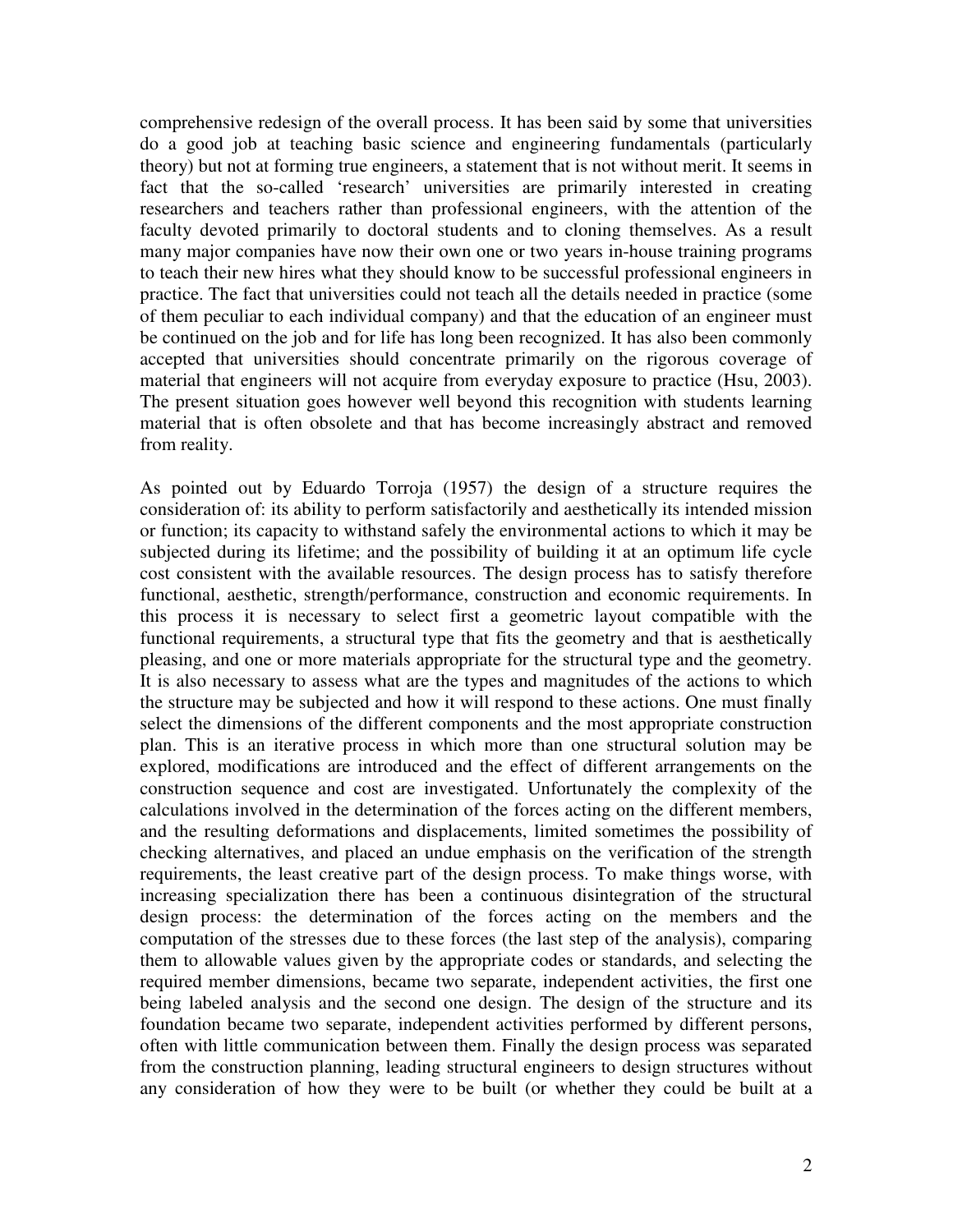reasonable cost) and to the creation of a new word: 'constructability'. This situation has been reflected of course in our engineering curricula, tending therefore to perpetuate itself. The design of foundations is now specialized and separated from structural engineering. So is the construction planning and management.

In this paper we look first at how the structural component of civil engineering curricula have evolved over the past 50 years or so. We discuss next what should be in our opinion a logical structures curriculum for the  $21<sup>st</sup>$  century, taking advantage of the new tools available for teaching and in engineering practice. We look finally at some of the new emerging technologies that are likely to impact the way we design or maintain structures. These are topics to which, in our opinion, students should be exposed.

# **HISTORICAL EVOLUTION OF STRUCTURAL CURRICULUM**

## *Spain 1950s.*

When the first author was in college as a student, in the mid 50's, there were no electives and all civil engineering students were required to take the same courses. These had all nine months duration. The teachers were all professional engineers selected because of their reputation and accomplishments in their specific fields. They gave the lectures and left the university immediately after. There were neither faculty office hours nor opportunities for consultation. Students were responsible for learning and understanding the material on their own, which required more work on their part but ensured probably better grasp of it in the long run. In addition to the basic courses on classical mechanics (statics, kinematics and dynamics), the structural part of the curriculum included: a course on Structural Analysis and Theory of Elasticity; courses on Reinforced Concrete and Steel Structures (one of each); separate courses on Building Design, Design of Bridges, Harbor Design and Design of Dams; a course on Conceptual Design with 2 preliminary design projects; and a Design Project course where each student was required to define the functional needs, select an actual site, do a preliminary design, verify that the functional requirements were satisfied, perform the analysis and dimensioning, check code requirements, plan the construction and submit cost estimates. Students were also required as part of the general curriculum to take a course on Soil Mechanics and Foundations. Courses on Prestressed Concrete and Plates and Shells were added in the late  $50$ 's.

# *United States 1950s and 60s*.

In the 50's and 60's in the United States most faculty members were full time employees of the universities spending the complete day at the office when not teaching classes, doing research or in meetings with students. Most of them, however, had several years of professional experience, either before they decided to go into teaching, or later through consulting work. Some universities started to have around this time professional engineers teaching some design courses as Adjunct Professors, complementing the regular faculty. It was still common for full time faculty members to have an open door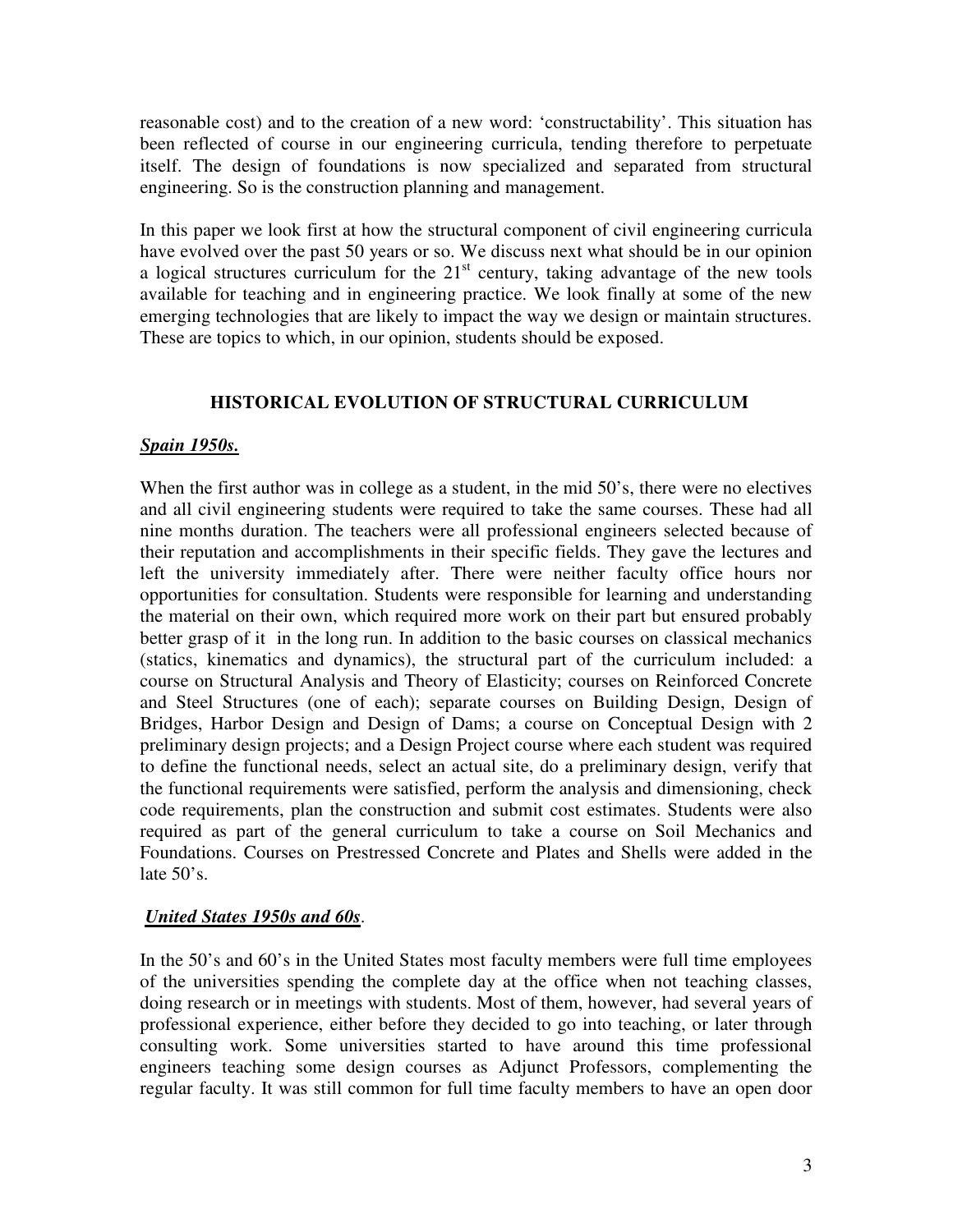policy so that students could go and ask questions essentially at any time. At the University of Illinois, where the second author was a student, and many other institutions there were several options and therefore a core of required courses and many electives. However, most students took the structures option. The structures requirements in the curriculum varied widely from one institution to another, something that is still true today. The duration of the courses was a semester (actually 4.5 months) in some institutions and only 3 months (a term) in others. At one extreme all civil engineering students may have been required to take, in addition to the basic coverage of statics and dynamics in the first Physics course, only a course on Strength of Materials (or Solid Mechanics), a course on Structural Analysis, a course combining reinforced concrete and steel design, and a capstone design course that involved a complete design. All students would also have been required to take a course on Materials and a course on Soil Mechanics. Students specializing in structures could then take a variety of electives, including courses on Advanced Structural Analysis, Theory of Elasticity, Plates and Shells, Steel Design, Concrete Design, Experimental Design, Numerical Methods, Structural Stability and Structural Dynamics. Some of these courses were often graduate offerings but they were open to undergraduates. At the other end of the spectrum the requirements of all students may have been: a course on Engineering Statics; a course on Engineering Dynamics; a course on Strength of Materials; a course on Structural Analysis; a course on Reinforced Concrete Design; and a course on Steel Design; as well as a capstone design project. All students may have been also required to take a course on Materials, a first course on Soil Mechanics and even in some cases a course on Foundations. The electives for structures majors may have involved a second analysis course (titled Advanced Structural Analysis or Indeterminate Structures), second courses on Concrete and Steel Design, a course on Prestressed Concrete, and courses on Masonry and Wood design. All of these could have been undergraduate offerings, although in some cases they were graduate or very similar to other graduate offerings.

Strength of Materials courses covered typically simple statically determinate structures (trusses and beams), equilibrium of forces, shear and bending moment diagrams, stress distributions under axial and shear forces, and bending and torsional moments (for simple sections), Mohr's circle and Euler buckling. The first structural analysis course covered the determination of forces and displacements in statically determinate and indeterminate trusses, beams and simple frames. A large number of different procedures had to be covered: to find forces in trusses the method of joints, the method of sections and graphical procedures (Cremona); to find displacements in trusses the solution of the displacement equations in terms of elongations, virtual work, and graphical procedures (Williot-Mohr); to find displacements in beams the analytical solution of the differential equation (integrating over each segment between loads and imposing compatibility at the ends of the segments, or writing a unique expression in terms of singularity functions), conjugate beam, moment area, the column analogy and virtual work (or Castigliano); to solve statically indeterminate beams (including multi-span continuous beams) the direct application of the flexibility formulation (selecting redundants, writing compatibility equations and finding displacements), the slope deflection equations, and the three moments equation; to find influence lines the direct analytical solution and Muller-Breslau's method; to solve simple frames without and with sidesway the slope deflection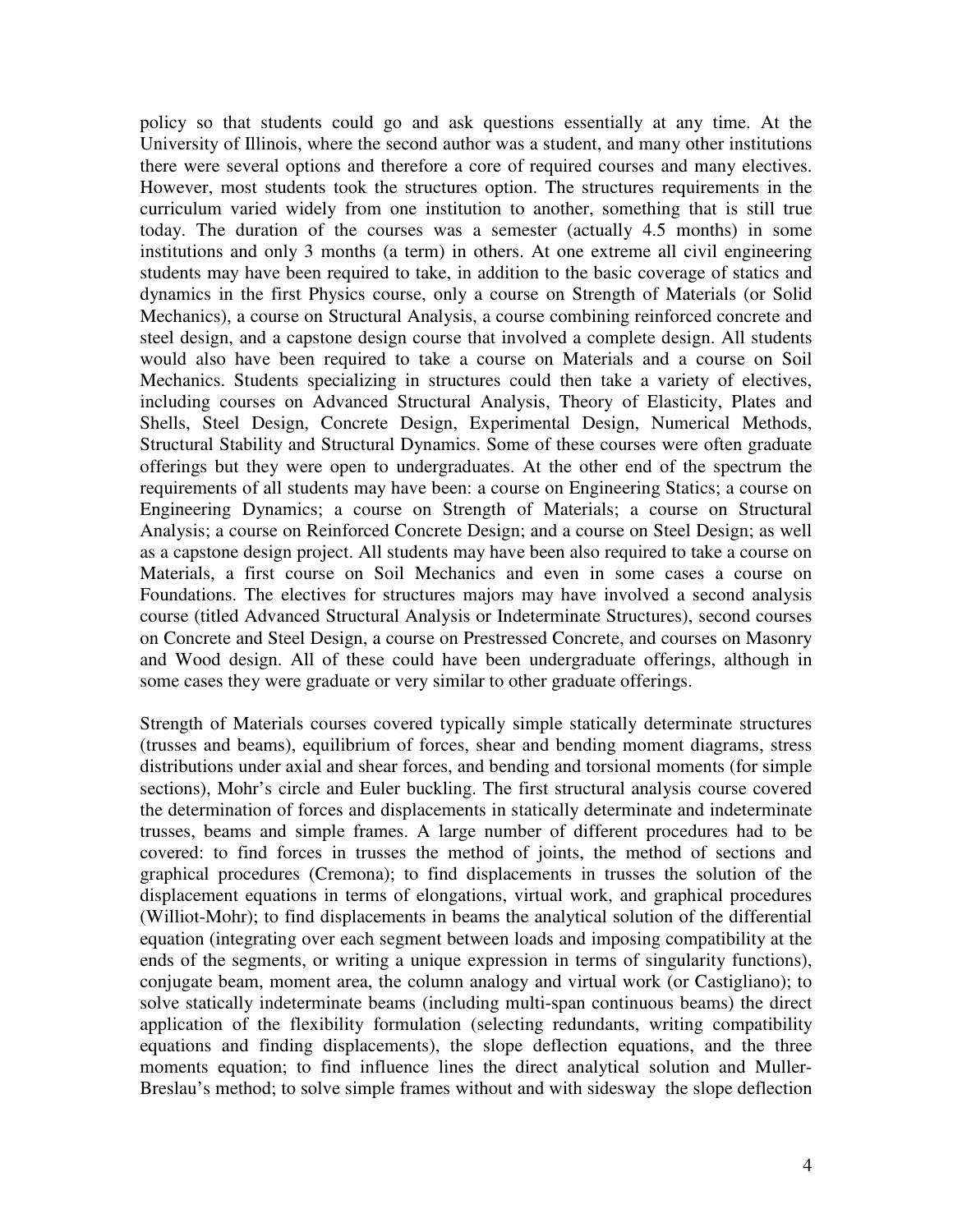equations, moment distribution (Cross) and Kani's method. Students were supposed to master all these methods. So-called reinforced concrete and steel design courses were devoted primarily to learning the various code requirements in order to select member dimensions. They were from that viewpoint dimensioning courses, dealing exclusively with the last step of the analysis. They did not cover any conceptual design and the implication seemed to be that the only significant factor in the design of any facility (buildings, bridges, dams, harbors, or power plants) was the material selected. At the first undergraduate level (when there were two courses on concrete and two on steel, and in some cases even when there was only one on each) the emphasis was in teaching how to use and follow the codes, making sure that students could perform efficiently routine computations and be of immediate use to industry upon graduation (some faculty members believed in fact that that was the mission of a university). When there was a second undergraduate course, or at the graduate level, the emphasis was on the reasons for the various code requirements. In this case the courses were more concerned with material and structural behavior than just with rules for dimensioning and their emphasis was more on educating than on training.

### *United States. 1970s to 90s*

The launching of Sputnik in the fifties had a profound influence on engineering education and research in the United States. The first effect was to increase the science base of the curriculum providing a more rigorous and extensive education in Mathematics and Physics. This was a welcome change. However it was carried out unfortunately at the expense of the more practical knowledge that had characterized American engineers. At the same time engineering research, which had previously an important applied nature, trying to solve actual problems, started to become more abstract and general in an effort to produce papers with archival value. The value of the considerable amount of research that ensued cannot be denied, but again it was regrettable that this was accomplished at the expense of the more practical subjects. The fact that a primary source of funding for American universities and research is the National Science Foundation, that the mission of this government agency is to promote science, with only a relatively small engineering component, and the lack of a National Engineering Foundation that might have provided a balance, aggravated the situation. Over the last half of the 20th century universities switched from being primarily educational institutions, where research was conducted as part of the educational process, to become 'research' universities, where research was the primary goal. The emphasis was on graduate education, and particularly that of Ph.D. students who would contribute to the research effort, and faculty had little time for undergraduate students. The open door policy disappeared from many universities and was replaced by a few office hours. If students had a conflict (like other classes) at those times, they had no possibility of consultation with the faculty member. One faculty member pointed out that this was the price students had to pay to attend a 'research' university! The importance of the amount of research funding generated in some of the rating systems of universities, and the very large bureaucracy that had to be created to handle the research grants (particularly when federal funds were involved), made universities increasingly dependent on research funds for their survival. A point was reached where research was no longer carried out as part of the educational process or to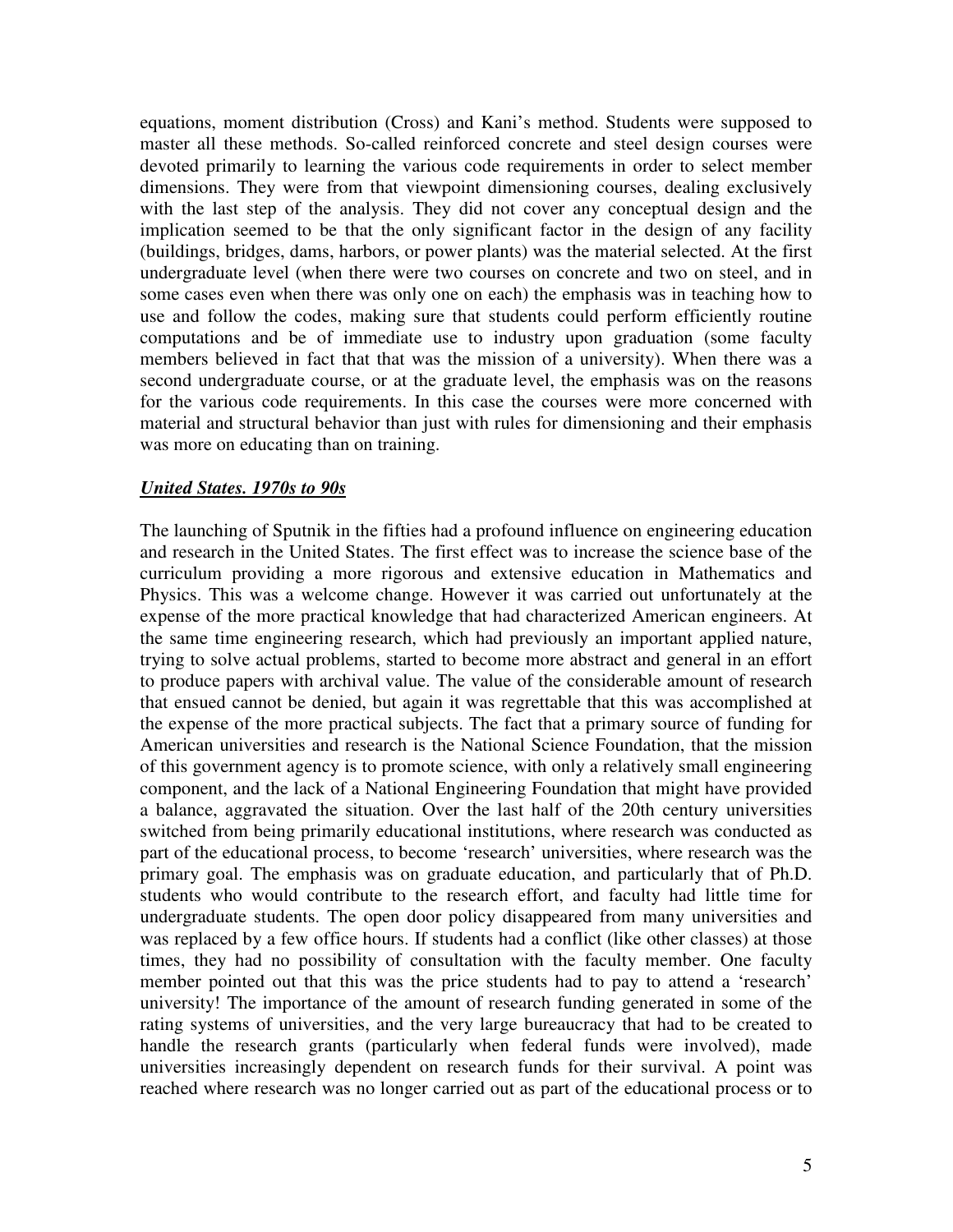improve the state of knowledge, but it had to be conducted to support the daily operation of the institution. Moreover where before faculty members could decide what was the needed and worthwhile research based on their own feeling and experience, the research topics started to become a mandate of government agencies (such as the NSF) through the recommendations of panels whose members might be looking primarily at the continuation of their own projects and areas of work. The result of this new emphasis on research, and particularly marketable research, is that faculty members are hired in most cases fresh out of school, upon completion of their Ph.D., and in some cases even before, without any practical experience. Their success at a university will depend primarily on the amount of research funding they can generate and the amount of papers they can publish in refereed journals over the next five years (in order to get tenure), and on a continuing basis for future promotions and salary raises. This leaves them little opportunity to learn about professional practice. As a consequence many universities in the States are having difficulty now finding faculty members who can teach design or construction courses and must have recourse to professional engineers as Adjunct Professors.

A second important factor affecting civil engineering education has been the everexpanding breadth of activities of the profession and the creation of new fields whose members are anxious to become independent. With the increase in knowledge and the broadening in each of the traditional sub-disciplines (Construction, Hydraulics, Materials, Soils, Structures, Transportation) it became impossible to teach all the required subjects needed to be proficient in each one of them within a 4 year program. Even within each sub-discipline distinctions started to be made: in Structures, analysis and so-called design (codes) were considered two separate areas, both for students and faculty (the faculty in the former being engaged in theoretical research, that in the latter in testing and curve fitting); in Fluids a clear split occurred between the traditional hydraulics and hydrodynamics areas and the water resources field; in Transportation the distinction was between highway design and pavements on one hand and transportation planning on the other, and in some cases within the latter between supply and demand modeling. With the creation of Environmental engineering as a new specialty and one with substantial changes in basic requirements (more Biology and Chemistry than Physics) the situation got even more complicated. Many faculty members in Environmental engineering are not educated in fact as civil engineers. Specialization became a necessity, reducing the number of required courses and increasing correspondingly the number of electives. By the mid seventies the civil engineering department at MIT had only five required courses, and only one of them had any relation to Structures (a combination of Strength of Materials and Structural Analysis). Although most of the more traditional and conservative universities criticized this drastic change they all followed the same general trend over the next 15 years. The design courses were eliminated from the general requirements and in several cases students were not even required to take a soil mechanics course. Many programs made a clear distinction between the curricula for civil and environmental engineering as if the latter was not really a part of the former. This had already been suggested by the perceived need of many departments to change their name to Civil and Environmental Engineering. One had to wonder why not Civil and Construction, Geotechnical (the new name for Soil Mechanics), Hydraulic,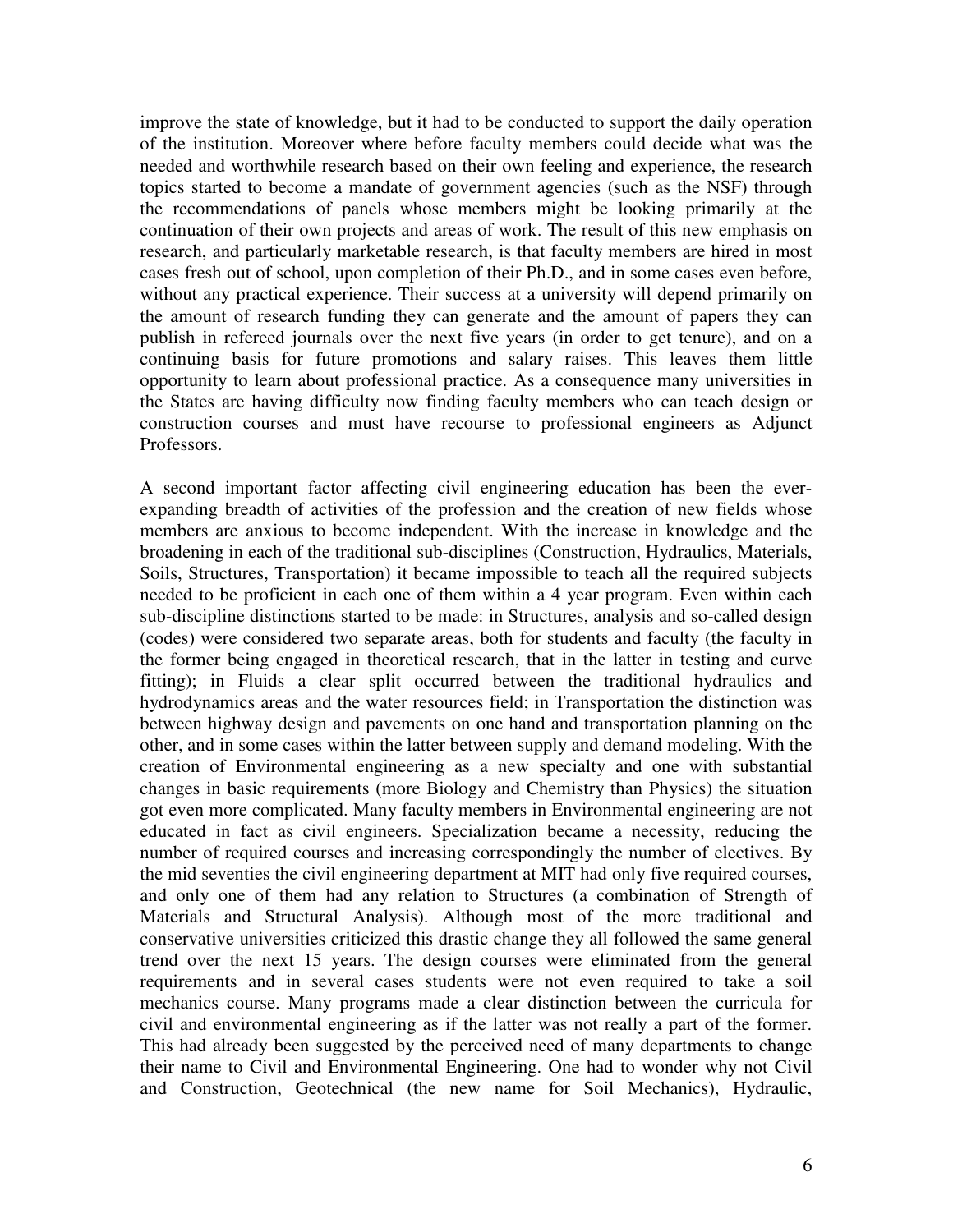Structures or Transportation Engineering. The fragmentation of the civil engineering curriculum was mirrored in practice with the creation of separate professional organizations for environmental, geotechnical, structural, transportation or water resources engineers. Even the American Society of Civil Engineers, that had provided a unifying umbrella, had to convert its divisions into semi-independent Institutes. Environmental engineers found that their interests were closer in many cases to those of chemical engineers and scientists in Chemistry than to those of civil engineers; geotechnical engineers decided that they would rather deal with geologists and geophysicists than with structural or transportation engineers; structural engineers working on mechanics (or engineering mechanics) have a closer interaction with some mechanical or aeronautical (aerospace today) engineers than with other civil engineers or even structural designers. And thus what was once a proud profession has been slowly but inexorably disintegrating. Or perhaps this is just a reflection of the fact that the engineering disciplines as established 100 or 200 years ago no longer respond to the needs of society and to the present realities, and that other groupings might make more sense today, an observation already made in the 60's by Gordon Brown, then Dean of Engineering at MIT.

### *United States. The 90s.*

 By the 90's many universities required at most one structures course (a course on Structural Analysis) from all civil engineering students, although some of them might still require the basic courses on Mechanics (Engineering Statics, Engineering Dynamics, and Strength of Materials, common to various engineering disciplines). Structures majors had still the same number of electives. The content of the courses had changed, however, substantially. At some institutions as part of a move to make the first two years common to all engineering departments, under a grant from the National Science Foundation, the basic mechanics courses were taught from the point of view of energy principles, without ever considering explicitly equilibrium conditions, or drawing free body diagrams (material that is apparently of no interest to mechanical, aeronautical or electrical engineers, but that is vital to civil and in particular structural engineers). Requiring all engineering students to take the same engineering science courses is all right. However, the approaches used in teaching these courses were wrong. This serious void in their background was clearly noticeable when they took the Structural Analysis course, and once the financial support from the National Science Foundation expired the courses reverted to their original form. Matrix structural analysis, the basis for all computer programs for structural analysis, was introduced in graduate courses in the 60's. It was followed soon after by Finite Elements as applied to Theory of Elasticity, Plates and Shells. Through the ensuing years the concepts of matrix structural analysis were introduced first in the second analysis course at the undergraduate level, then at the end of the first analysis course. Teaching matrix methods (sometimes referred to as finite element methods to appear more impressive) at the undergraduate level, and as early as possible, became a matter of pride, a clear sign of progressive thinking in the curriculum. By the late 90's even some textbooks intended for the first analysis course boasted of the fact that matrix methods were covered not at the end but from the beginning. Eliminating the teaching of all the approximate methods that were no longer used in practice and had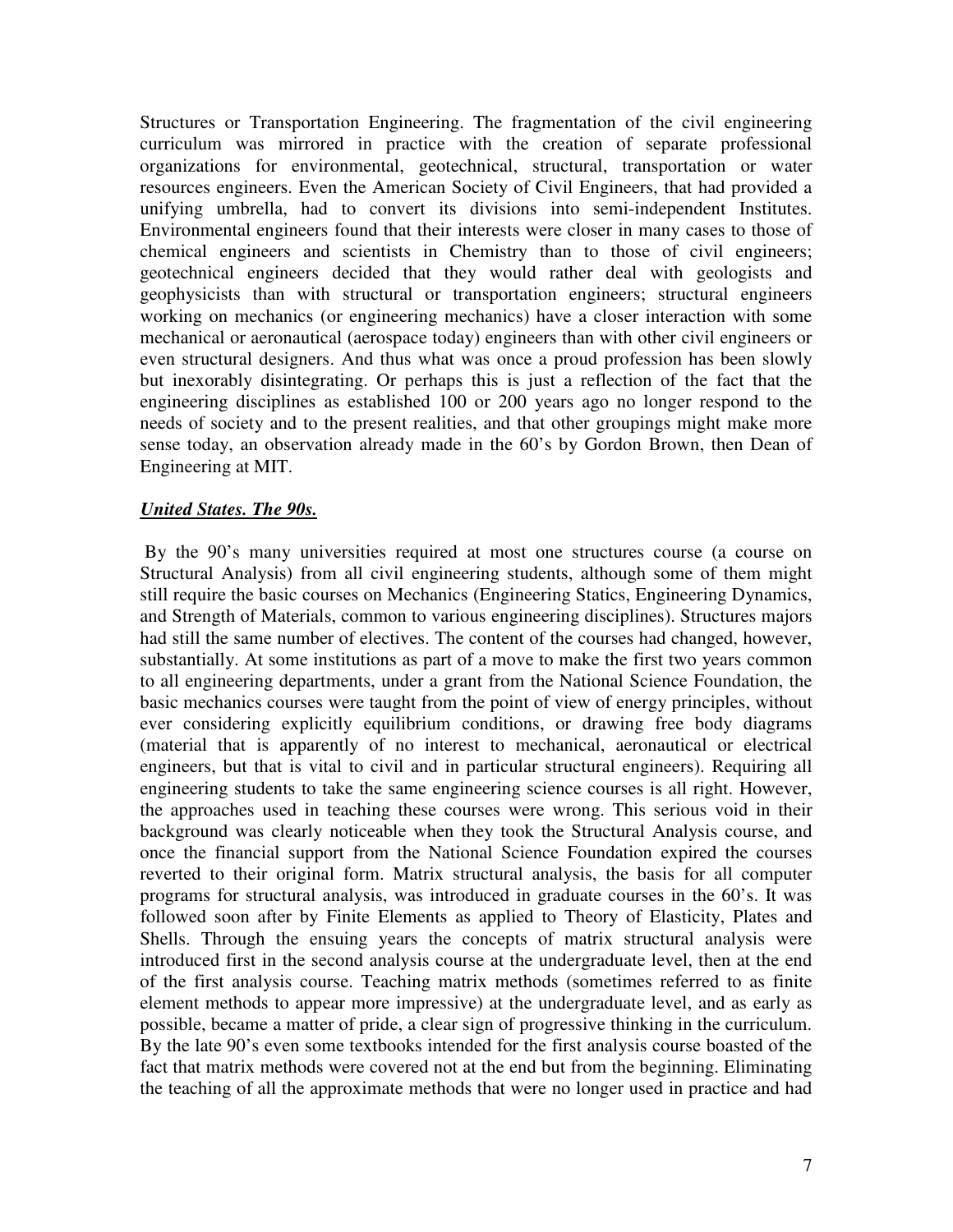become obsolete was clearly a welcome improvement, particularly when some of these methods were rather artificial and did not provide any physical insight. Replacing them entirely by mathematical formulations without any physical meaning where a structure becomes only an assembly of matrices to be manipulated in the computer was not a wise decision. Structural engineers must be able to understand and visualize how the applied forces are transmitted through the members of the structure to the foundation, and how the structure and the foundation deform under these forces. Even if the analyses are to be carried out in a computer, using software that is widely accepted and that has been calibrated, structural engineers have to be able to verify the adequacy (order of magnitude) of the results and to detect possible errors due to mistakes in the input data or in the modeling assumptions.

In response to the new concerns about engineering education and following the recommendations of various panels and committees there has been in the late 90's and the beginning of this century a welcome trend towards reemphasizing the importance of teaching at universities (even 'research' universities), and of design within engineering curricula. At MIT for instance there are now two distinct curricula, one in civil engineering, the other in environmental engineering science. Within the first one there are three different tracks: civil engineering mechanics, civil engineering systems, and environmental engineering. All students, irrespective of their track, are required to take 13 courses that include courses on: Project Evaluation, Solid Mechanics, Materials, Fluid Mechanics, Introduction to Civil Engineering Design, two laboratories (Solid Mechanics and Materials) and 2 design courses (to be selected from Engineering Systems, Geotechnical and Structural Design). Students in the civil engineering mechanics track must take in addition courses on Structural Analysis and Control, Geomaterials and Geomechanics, Mechanics of Materials, Mechanics of Structures, Mechanical Vibrations, either the Geotechnical or the Structural Design course if one of them was not selected as part of the general requirements, Project Management, and Mechanics and Design of Concrete Structures. We do not know what is the actual content of these courses but the fact that students in some tracks can take the Structural Design course without taking Structural Analysis or the Geotechnical Design course without any course on Geomechanics as a pre-requisite would seem to imply that the design courses involve some basic analysis. Even so what seems significant is that all civil engineering students are required to take three courses with at least the word Design in their title, and mechanics majors are supposed to take one or two more.

### **SUGGESTIONS FOR A STRUCTURES CURRICULUM**

In the following we look at what we perceive as the main deficiencies of our present structures curricula, and we suggest some potential remedial actions.

1.) The first problem, in our opinion, is that most structural students today lack an understanding of the special characteristics of different types of structures: buildings, bridges, power and industrial plants, harbors, dams, offshore platforms, space stations. They do not know what are the functional requirements, the types of loads, or the particular problems that one must look for in the analysis and design of each one of them.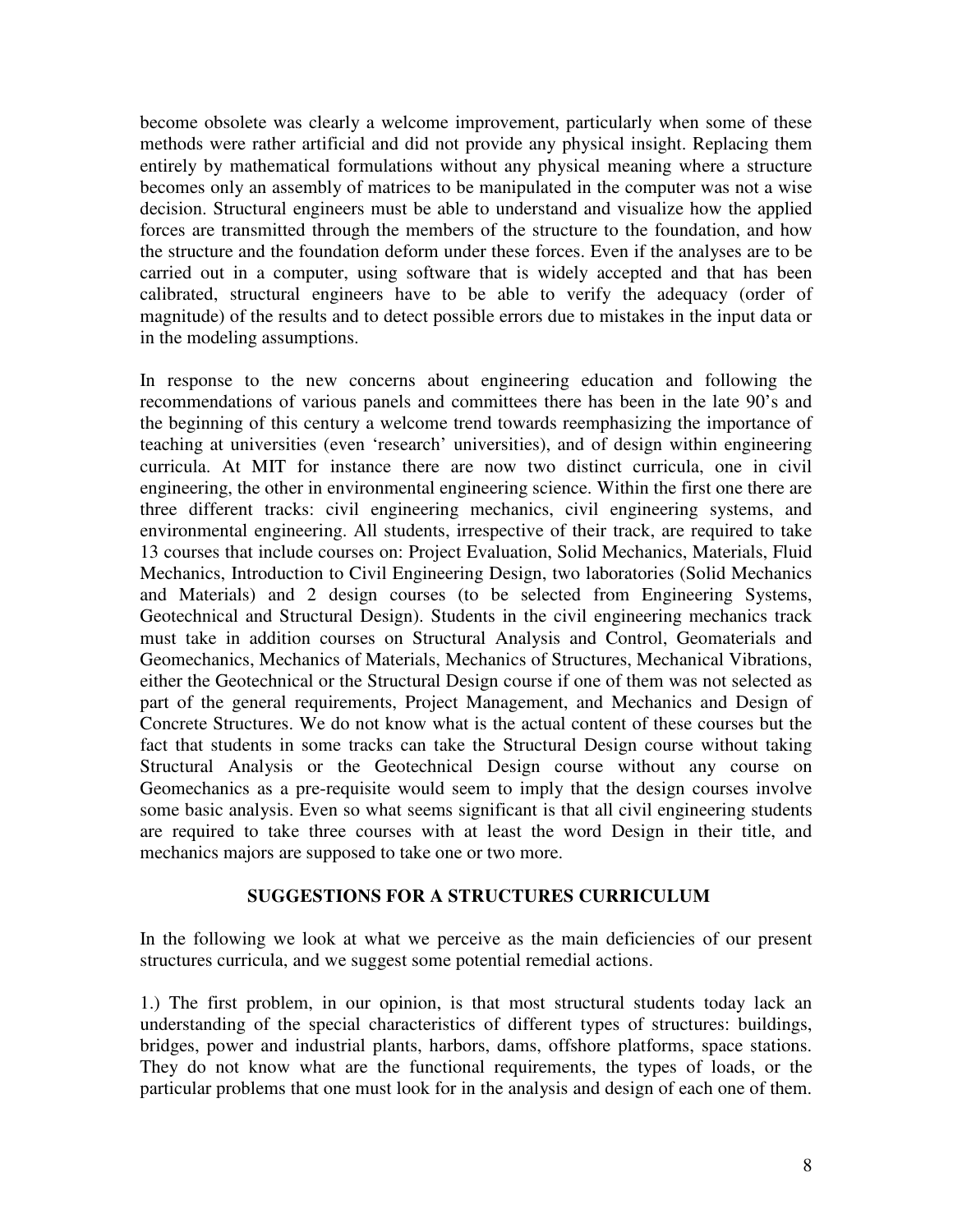Furthermore they have little exposure to what are the different types of structural arrangements and foundations possible, or commonly used, what are their individual advantages and disadvantages, or what are typical dimensions (spans, member sizes, etc.). This is the result of the lack of conceptual design and specific design courses, and of the emphasis on member dimensioning to satisfy code requirements in present design offerings. Because engineering design firms have specialized and are concentrating on particular applications (buildings, bridges, plants, harbors, offshore structures) the idea seems to be that students should learn this material, and become specialized, in practice. Yet even in this case students should have a basic understanding of the ranges of application of various structural typologies, what types of solutions are being used now, or have been used in the past, the reasons for their selection or for discontinuing their use, etc. This is essential to develop and enhance their creativity as designers. As pointed out by Santamarina (2003) although some types of creativity (in artistic endeavors for instance) require innate talents, there is always a need to develop it through hard work and learning. Architects do a much better job at this than civil engineers and we should learn from them. Students should be exposed to real structures of all types in all their analysis and design courses, learning about them, what were the requirements, and why the given solution was selected.

2.) A second deficiency is the lack of training on how to convert a physical system, like a structure, into the most adequate mathematical model, in order to perform the analyses. When engineers had to perform the computations by hand they spent some time deciding the significant aspects of structural behavior that had to be considered and investigated, and the simplest possible model capable of doing it with acceptable accuracy. As Einstein stated the mathematical model should be as simple as possible but not simpler. The ability to do this was a characteristic of a good engineer. With the availability of computers and of large analysis software packages there is a trend to make the model as sophisticated as possible and to eliminate the effort required to decide what are the main effects that must be reproduced. This may lead in some cases to sophisticated but erroneous models. As an example a team of students in a capstone design course had designed a roof consisting of a space truss with inclined plane trusses in four different planes. The horizontal square at the top, between the top chords of the trusses, had a plate covering it. This plate was included in the analysis modeling it with finite elements (shell elements) simulating a very stiff diaphragm. As a result the top chords of the trusses had essentially no force under the action of vertical loads. In analysis courses students are presented directly with the mathematical model, normally a series of lines (representing the centroidal axes of the members) intersecting at points (joints without dimensions). Little or no time is spent explaining how the model was obtained or what the real structure would look like, what elements are not considered and why, or what would be the key issues in the actual structure. Analysis courses should start by showing real structures (trusses, frames, roofs, buildings, arenas), then describe how the mathematical idealization is arrived at, what loads must be considered and what effects are important.

3.) Another problem, closely related to the previous one, is the students' lack of feeling for the order of magnitude of forces and deflections. The availability of computer software for the analysis of regular structures consisting of linear members or two and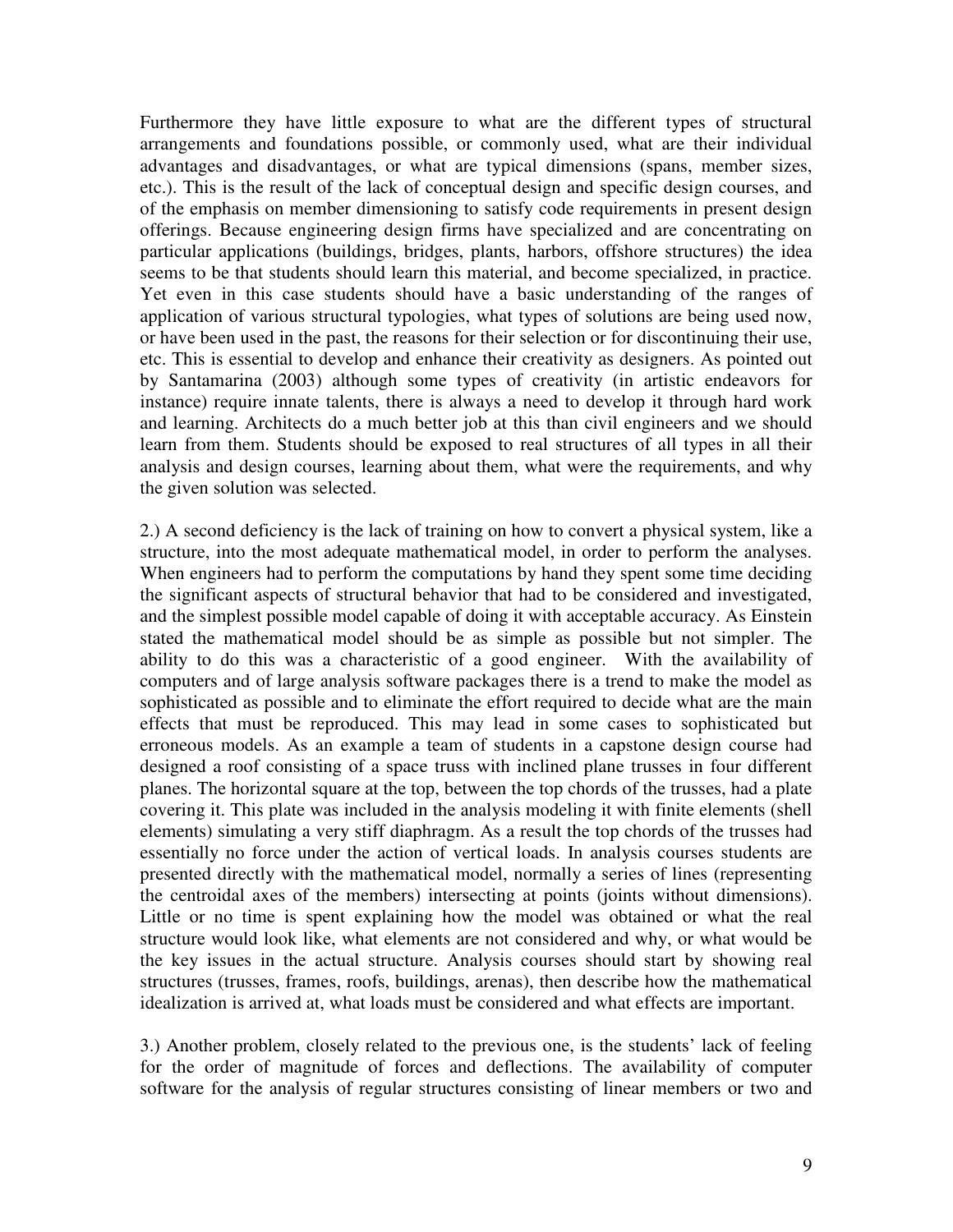three-dimensional continua (plates and shells) should have liberated the structural engineer and the engineering student from the need to carry out by hand the tedious computations of structural analysis, allowing them to explore more alternatives and to learn about their behavior. Yet in many cases we continue to teach methods for hand computation that have little practical value nowadays, and in others we have replaced them entirely by matrix methods that lack any physical meaning. As a result students are proficient in the use of well-established software packages but are unable to check in a fast, simple, way whether the computer results make sense or someone committed an error in the input. More importantly they lack any feeling about how the structure behaves. This is one of the main complaints of the engineering companies hiring new graduates. At the same time the elimination of geometry from high school and college curricula and the emphasis on algebraic manipulations has deprived engineering students of the ability to visualize three-dimensional structures and how they behave. To remedy this situation we must teach the fundamental principles of structural analysis and simple approximate methods to estimate forces and deflections, eliminating the more complicated and tedious procedures for hand computation that are no longer used. At the same time, to accelerate the learning process, we must take advantage of present computational capabilities to develop in the student the feeling for structural behavior that engineers used to acquire through years of practice. For this purpose we would need powerful, easy to use, computer packages that simulate structural response to expected actions and that provide dynamic visual images of how forces are transmitted and how the structure deforms. The objective is to obtain better representations of the structural behavior through advanced simulation and better understanding of this behavior through advanced visualization.

4.) A fourth point of concern is the lack of integration between analysis and dimensioning (referred to as design), with the corresponding courses being taught by different faculty members with very little or no interaction among them. The analyses to determine the member forces and the structural deflections, and the dimensioning process to satisfy various code requirements cannot continue to be two independent, separate, activities. They are both parts of the overall design process and they must be integrated. The design of the structure and its foundation should also be integrated. Structural designers must know something about the most appropriate types of foundations for different structures and soil conditions and should be able to estimate the size of the foundation elements, the potential differential displacements, or other problems that could logically arise. The software packages to be used by the students to learn about structural behavior should not be limited to analysis but should be able to accommodate the complete design process. Students should be able to generate alternative designs and to evaluate them. They should also be encouraged to try different conceptual solutions in order to exercise their creativity. Ideally the students should be looking in design courses at some of the same structures they have studied in the analysis subjects in order to introduce some continuity in the learning process.

5.) In most cases our students lack also any understanding of how the structure will be built, or whether it can be built at all, at a reasonable cost. The above mentioned simulation/visualization software should be able to integrate on one hand the structure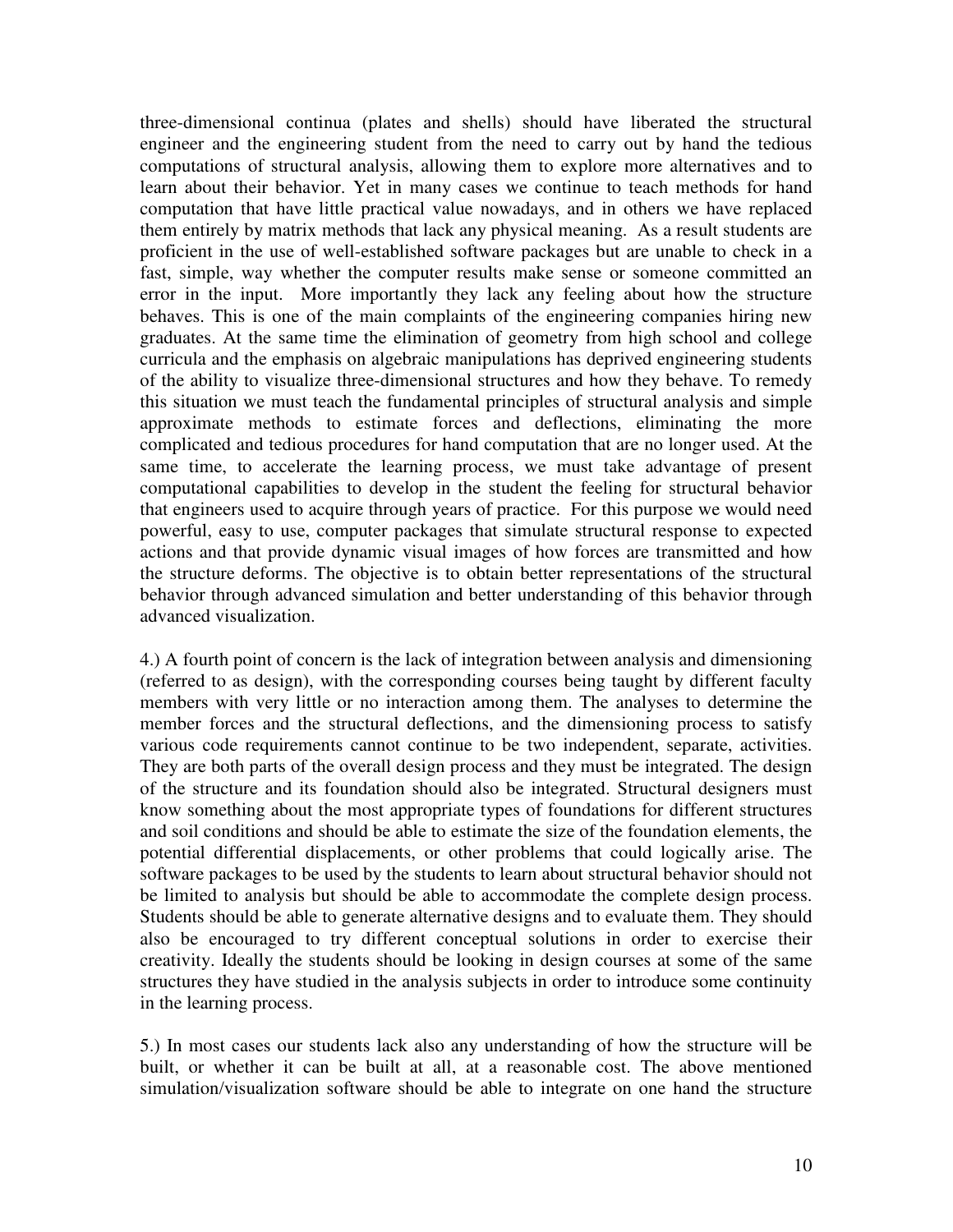and its foundation (as well as perhaps the mechanical and HVAC subsystems for buildings), and on the other the design and the construction processes, providing a fourdimensional representation of the structure as it evolves through time (during the construction). These capabilities must be incorporated into classroom work and must be interactive. As recommended by Reinschmidt (2003) we should have a virtual design/construction laboratory, where the students can explore the effects of changes in the design on the behavior as well as on the necessary construction process and the cost. The focus of engineering education needs to shift from a passive emphasis on calculations, to a dynamic, interactive, approach to design and decision-making. The questions of how forces are transmitted through a structure and what will be the structure's behavior should be complemented by that of how to design the structure to get the forces distributed in a specified way and to have a desired performance.

6.) The emphasis, even dependence, on computational methods in engineering education as well as practice, carries with it the danger of losing touch with reality. As pointed out above there is a problem with students lacking a feeling for how real structures look like and how they behave. This problem has been aggravated by the reduction, or even elimination, of experimental courses and laboratory work. Coupled with the teaching of analysis and computational methods, we must expose students to the observation of laboratory models and actual structures and teach them how to instrument them and measure how these systems behave. Formerly, this was done exclusively using smallscale models, but now technology allows full-scale, in-situ metrology on actual, existing, systems. Field work has become today an essential complement to computational and laboratory work. There are those who believe that our new computation and simulation capabilities have made physical experimentation and observation unnecessary (and obsolete). We do not agree. While computer simulations can enhance significantly the way to teach, making easy for the student to look at many different cases, there is still an important place for physical observation of the real world and much can be learnt from it. In addition instrumentation and continuous observation (monitoring) of structures is an essential part of the new maintenance and damage assessment procedures and of the design of intelligent structures in the future.

7.) A final deficiency is the apparent lack of continuity and consistency in some structural engineering curricula. Most civil engineering departments in the United States require now a course on Probabilities or Statistics to be taken in the freshman or sophomore year. In some cases the course is taught within the department and has primarily civil engineering applications. In others it is a regular course in the Mathematics department and the applications or examples are of a general nature. This course is required because we believe that it is important for engineering students to realize that there are uncertainties and that they should be taken into account in design and in planning the construction process. Unfortunately most structural students never see again any application of this material to actual engineering problems (this is not the case in transportation, water resources or even in construction/project management, where following courses have problems requiring the use of probabilities for their solution). In the structural field a clear application of probabilistic concepts is the LRFD (Load Resistance Factor Design) codes, based on the recognition of the uncertainties inherent in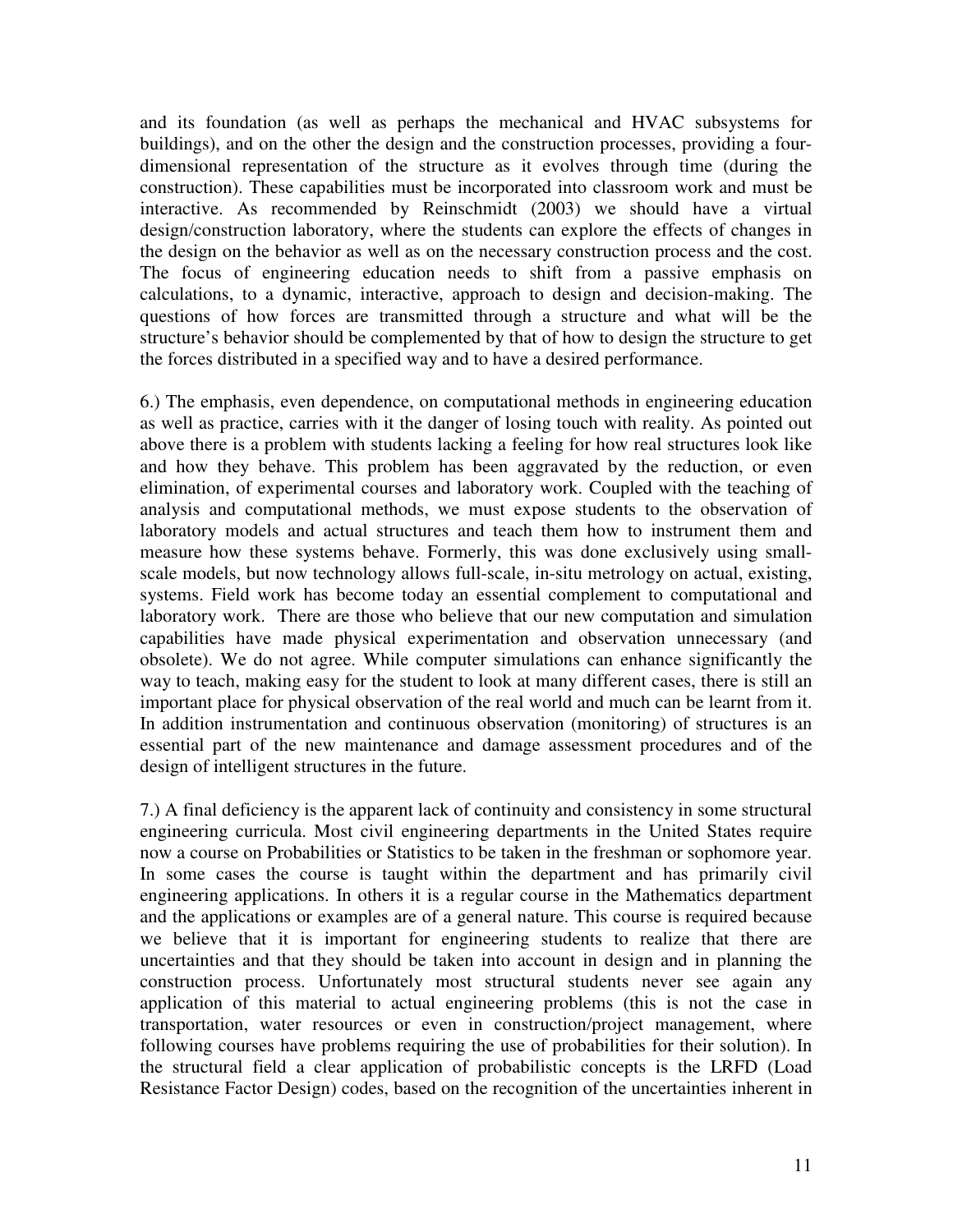material properties and loads. Yet these codes do not make explicit mention of their probabilistic basis and are used applying factors calibrated so as to obtain similar dimensions to those provided by the earlier working stress design codes. This is also the way the requirements are often presented in design courses, even when the instructors are covering the LRFD codes. There are no undergraduate courses covering principles of structural reliability or risk and decision analysis, and yet these are essential topics in assessing the condition of structures and in the planning of any major project (particularly when dealing with public works). Similar comments could be made about principles of economics and financial analysis or about structural dynamics. Students are required to take a basic course early in the curriculum but do not see any further application of the material unless they go to graduate school and take more advanced courses.

We believe as a result that an appropriate structural curriculum should consist of a sequence of well coordinated and integrated courses in which the students:

- a) Get exposed from the first analysis course to actual structures instead of only their mathematical models, and learn why the structural type was selected, how the analysis model was constructed, how the loads were determined, how to estimate initial dimensions, etc.
- b) Learn in a rigorous way the basic principles of structural analysis, then in detail simple approximate methods to estimate forces and deflections, conducting finally more accurate analyses with existing computer software to assess the validity of their estimates.
- c) Use powerful computer software to carry out a large number of analyses of actual or realistic structures to gain familiarity with the expected order of magnitude of dimensions, loads, forces and deflections and the structural behavior. This should provide experience equivalent to various years of practice in an engineering office. It requires a careful selection of the appropriate structures.
- d) Learn about conceptual design, as well as the applicability and the behavior of different structural types by looking at selected, well documented, case studies. The case study system, so popular in business courses, has not received sufficient attention in engineering education. These should include both successful solutions and failures because much can be learnt from both. Recently Delatte (1998, 2002) has compiled under a grant from the National Science Foundation a collection of case studies of famous failures, published by the American Society of Civil Engineers (ASCE). A workshop on their use for educational purposes was held during June 2003.
- e) Learn about the different requirements for various types of facilities (bridges, buildings, dams, harbors, offshore structures, industrial and power plants), the factors that must be taken into account in the design, and the types of analyses that must be conducted.
- f) Learn about the characteristics and behavior of different construction materials (mass concrete, reinforced and prestressed concrete, structural steel, masonry, wood, composites), and the code requirements for each, as in present design courses but looking also at complete structures and not just elements and carrying out the analyses with computers.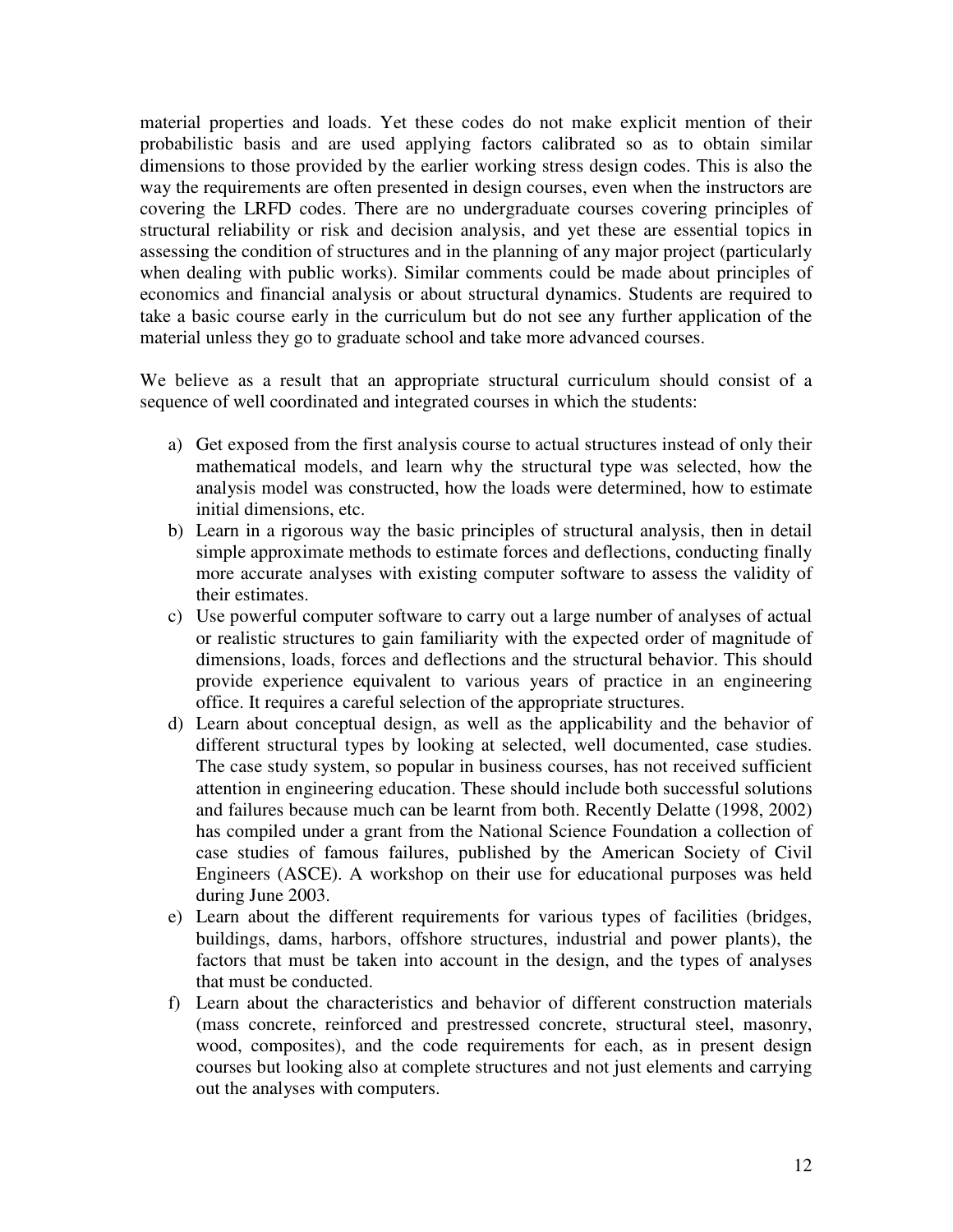- g) Get an integrated picture of the complete design/construction process, looking at the effects of changes in the design on the construction and at the economics of the complete project, investigating alternatives and seeing visually the behavior and condition of the structure at different stages of the construction.
- h) Are given the opportunity to exert their own creativity by looking at original structural arrangements for actual designs and comparing them with the most common or traditional solutions, developing their own, and evaluating the relative merits of the various alternatives.
- i) Are taught how uncertainties in as-built dimensions, material properties and magnitude of loads can change the results (forces and deflections, required dimensions and cost) through probabilistic analyses or simple Monte Carlo simulations, getting an exposure to the basic principles and concepts of structural reliability.
- j) Develop an understanding of when dynamic considerations may be important, for what types of loads or actions, for what kind of structures, and under what conditions. This implies learning also how to estimate the importance and magnitude of dynamic effects and being able to recognize when more accurate dynamic analyses will be required.

There are a number of issues that must be considered when planning a curriculum to achieve the above goals. The first one is the degree of overlapping or duplication necessary between consecutive courses to ensure that the students have a solid knowledge and understanding of the topic. Looking at the course requirements at MIT in the 70's and 80's, with only one course on Strength of Materials/Structural Analysis after the basic Physics subjects, it is clear that this is an approach intended for very bright students who can grasp the material seeing it only once. On the other hand the curricula where the Physics course was followed by courses on Engineering Statics, Engineering Dynamics, Strength of Materials and Structural Analysis (four and in some cases five courses replacing the single one) have inherent a substantial amount of duplication. Most students will need to see the material more than once to really know it well. Yet there is a point where further duplication and repetition achieves very little. Most of us went through some amount of overlap in courses in elementary school, high school and even college, although the amount may have varied greatly. The selection of the optimum amount of overlapping is not easy and depends on the caliber of the students. We must notice in this respect that Civil Engineering is no longer attracting the brightest students as it once did, because the opportunities and social recognition in other fields of endeavor seem larger, and this must be taken into account. We must hope, however, that with the application of the new emerging technologies and the new need to maintain, repair and protect our civil infrastructure, this situation will change.

A second important point is how to arrange the sequence of coordinated courses to teach all this material. One could for instance cover for each type of structure the complete sequence of conceptual design, exposure to real cases, construction of the mathematical model, selection of initial dimensions, estimation of loads, analysis, code checks, redimensioning and construction planning, in a way similar to what used to be done when we had full courses on Building Design, Bridge design, etc. Alternatively one could have,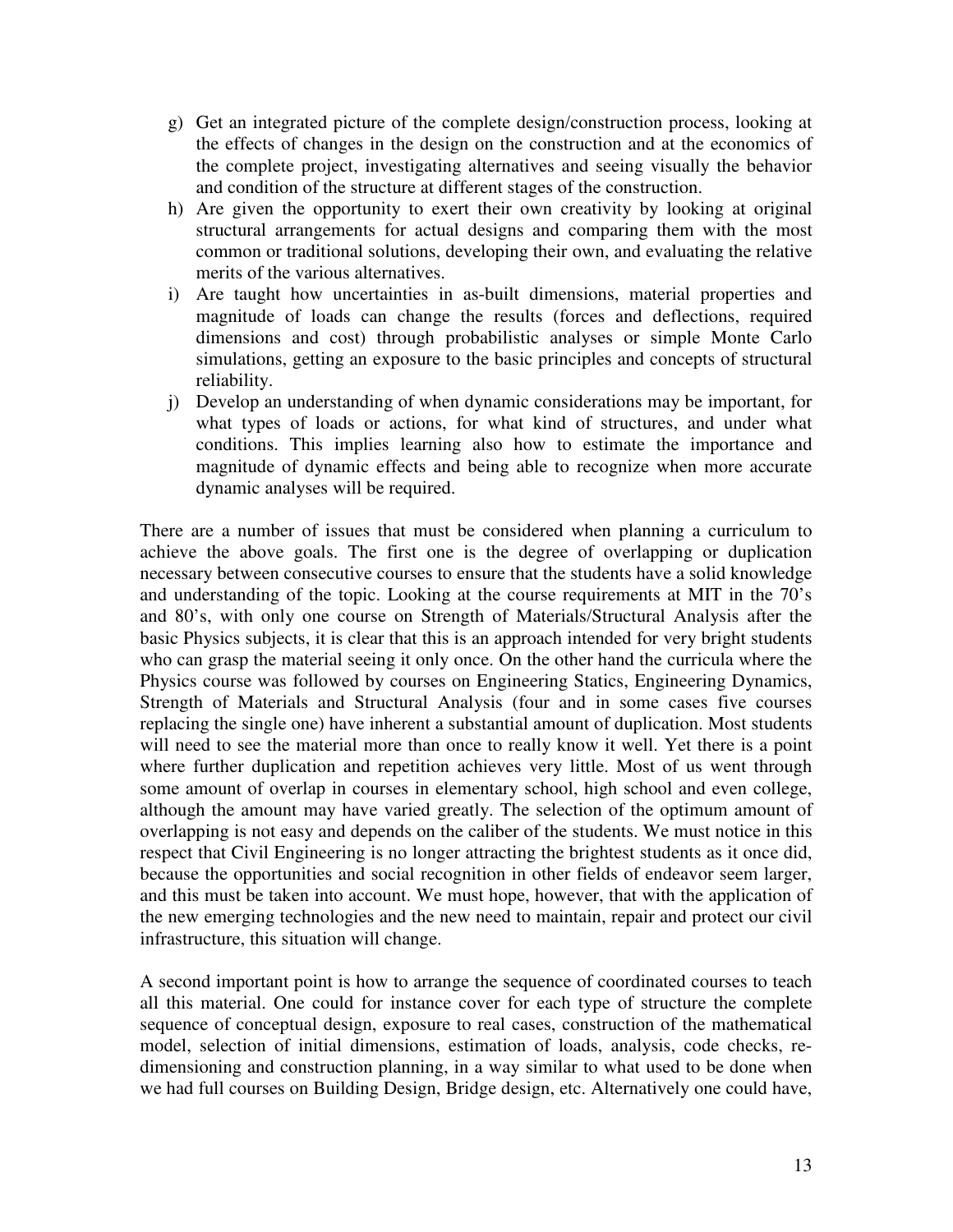as done at present, a sequence of different courses covering conceptual design, analysis, dimensioning and construction but have them integrated so that the same examples and case studies are used in all of them to provide continuity.

It should be finally noted that the engineering education imparted at a university is not limited to the classroom and the courses taken. This more formal aspect is, and must be, complemented by seminars (involving graduate students talking about their research, faculty members talking about diverse technical or non-technical topics, and professional engineers describing actual projects and talking about their practical experience), participation in student activities (such as the typical competitions-concrete canoe, steel bridge- organized by student chapters of professional societies), undergraduate research opportunities (programs held at the students' home university or at other institutions during the summers), cooperative programs, and internships or summer jobs in engineering firms. What is needed is to coordinate these activities making them part of a complete process. All too often, unfortunately, these are independent, unrelated activities.

## **EMERGING TECHNOLOGIES**

The authors wrote a paper on structural engineering celebrating 150 years of the establishment of ASCE (Roesset and Yao, 2002) in which they presented their vision for important new developments and future trends in structural engineering. Civil engineers have always been concerned with the basic infrastructure needed for societal development: housing, water supply (disposal and treatment), sanitation and public health, transportation, and energy. This is a vital role in the development of a country's economy. Once the infrastructure is in place, however, society tends to forget about it until it starts to deteriorate. In many developed countries, like the United States, repair and retrofit of the existing infrastructure has become a major consideration, overshadowing the need for new construction. At the same time that we must be concerned with repair and rehabilitation of the decaying infrastructure, we must also consider new ways to design and build components and complete systems so that their performance can be monitored in a continuous way that can also lead to early diagnosis of potential distress

Recent advances in the field of instrumentation including fiber optics and more recently Micro Electro-Mechanical Systems or MEMS have revolutionized the way information can be obtained on performance or condition of a natural or engineered system. MEMS in particular allow one to place large numbers of instruments (due to their relatively low cost), to process data locally through intelligent sensors, and to transmit data without cables directly to a computer, from where it can be downloaded through the Web to any other computer at a remote location. Wireless technology can also be used to determine the coordinates of many points along a structure or a region through full scale in situ metrology, using 3D lasers, GIS systems, etc. Three-dimensional laser coordinate measuring devices require no physical access to the object and touch it only with light, eliminating any influence of sensors on the object measured.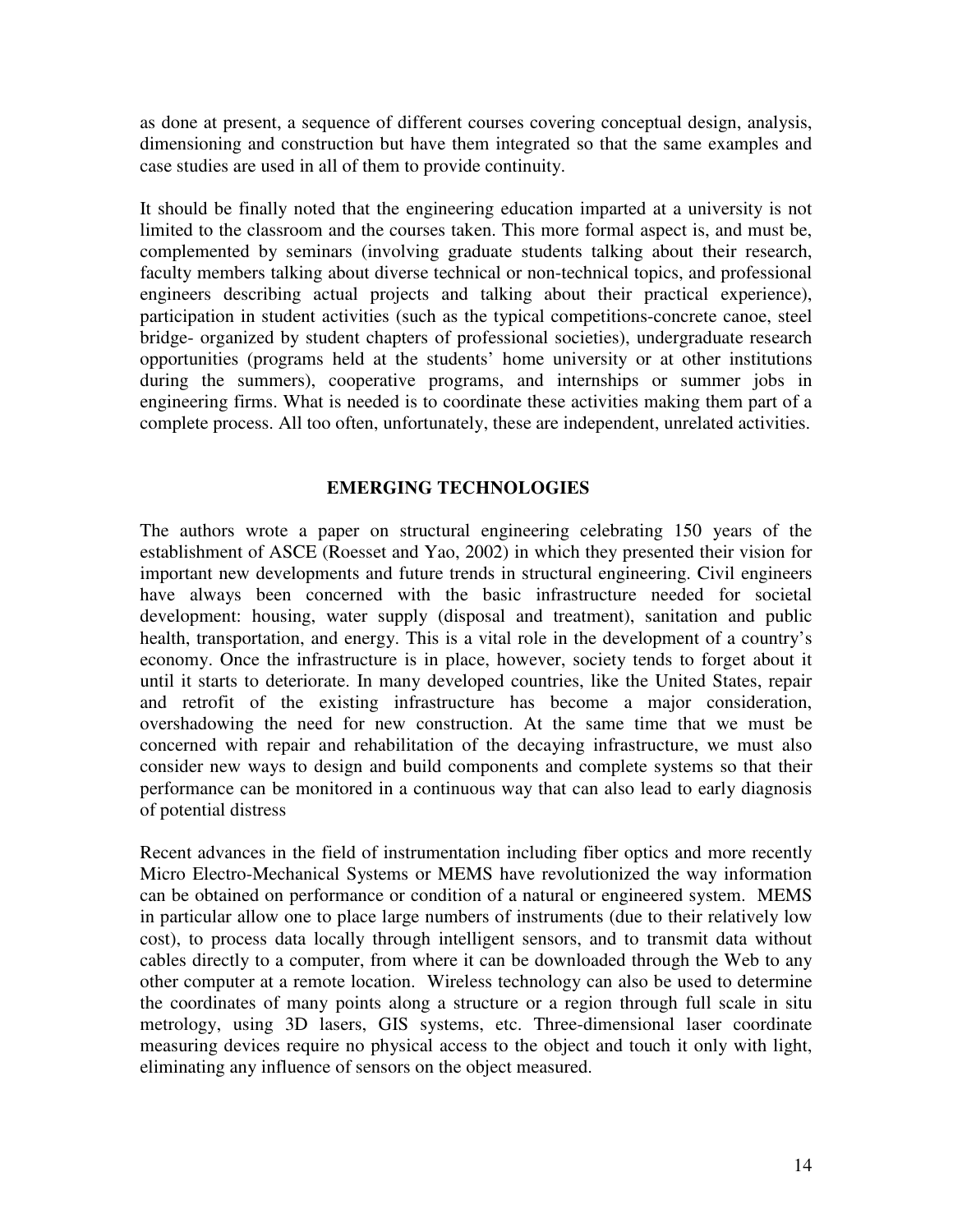At the same time a number of developments in the field of control (active or semi-active control), and new materials, suggest the possibility of designing systems and facilities that could adapt themselves to different scenarios. In some cases they would be able to react to data collected by sensors to improve their behavior on an instantaneous basis (applications in earthquake engineering), in others they may be able to correct small deficiencies, and finally in others they may provide some relief on a temporary basis until adequate repair or rehabilitation measures are taken. Passive control systems, such as base isolation, have been available for a number of years and their use is increasing in seismic design. Tuned mass dampers were introduced nearly forty years ago to limit the vibrations of very tall, flexible, buildings under wind. Active systems have already been installed in several buildings, notably in Japan. Although there is an understandable reluctance to rely on these systems for the safety of a structure under a severe earthquake, there is always the possibility of using them to improve the performance of the structure without exposing it to catastrophic collapse were they to fail. Much remains obviously to be done in this exciting field.

Engineering students should be made aware of these emerging technologies and get an understanding of their possibilities. This may imply their having to take a few additional courses to learn some basic, complementary, material, on topics such as control theory, instrumentation, non-destructive testing or reliability.

### **CONCLUDING REMARKS**

As we look at the needs of our society we must conclude that civil engineering is a very promising career full of new challenges and opportunities. Successful civil engineers will not be doing, however, the same work they used to do 100 or 50 years ago. Changes in the needs of society and developments in computer science and information technology have changed the role of engineers and opened a series of exciting opportunities. If we want our students to be successful practicing professionals in this new environment we must change what we teach them and how we teach it. Many changes are already taking place. We are seeing a new emphasis on design by opposition to only analysis, a small integration of design and construction at least in a few courses, the development of some sets of case studies, the re-design of curricula, and the adoption by a number of universities of project based learning in different proportions. We are also seeing increased use of computer software and development of some modest visualization capabilities, more extensive use of the Web, at least to facilitate the communication between faculty and students, and the use of multimedia in the classroom. These are all good steps in the right direction. They have to be continued and expanded following a well thought out plan.

#### **ACKNOWLEDGMENTS**

The authors are indebted to many colleagues with whom they have discussed these topics over a number of years. They would like to recognize in particular Professor Kenneth F. Reinschmidt of Texas A&M University, who has provided many useful suggestions.